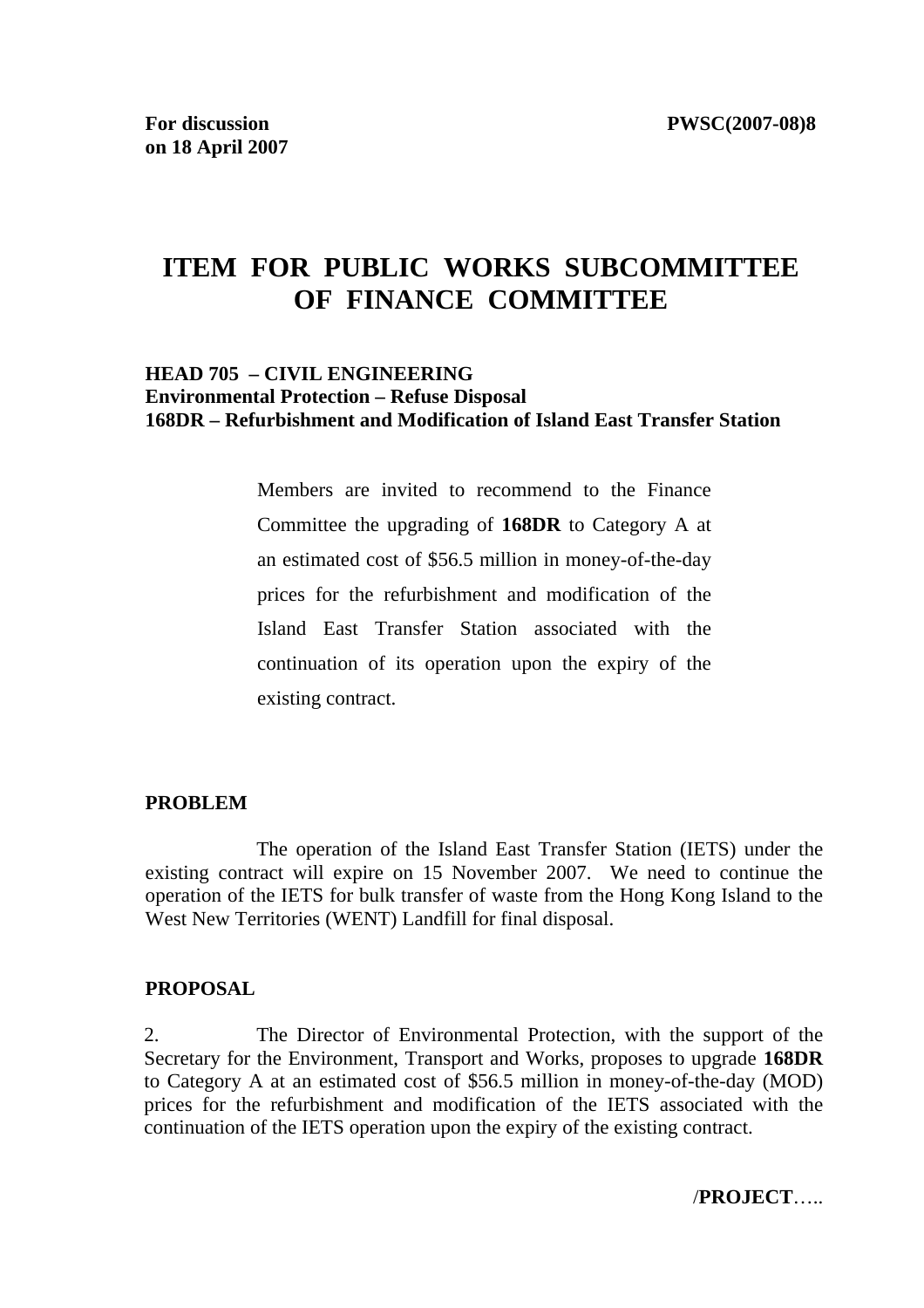### **PROJECT SCOPE AND NATURE**

- 3. The scope of the project comprises
	- (a) design and construction for the refurbishment and modification of the waste transfer station –
		- (i) civil engineering and building works for improvement of site boundary walls and site entrance;
		- (ii) landscaping works;
		- (iii) modification to electrical and mechanical equipment;
		- (iv) replacement of mechanical compactor; and
	- (b) design and construction of a pilot waste recycling facility.

The proposed works will be carried out at the IETS. A location plan is at Enclosure.

4. We plan to commence the proposed works in November 2007 for completion in December 2008.

### **JUSTIFICATION**

5. At present, about 863 tonnes per day of refuse collected from the Eastern and Wan Chai District areas are delivered to the IETS for compaction and containerisation, followed by marine transfer to the WENT Landfill for disposal. The operation of the IETS during the past 14 years has enabled bulk transfer of refuse in an environmentally acceptable manner and greatly reduced the corresponding potential traffic and environmental nuisances caused to the public. As the existing contract for the operation of the IETS will end on 15 November 2007, we had completed a review on the extension of IETS operation in January 2005. The review concluded that continual operation of the IETS was necessary and crucial for efficient transfer of refuse originating from the Hong Kong Island to the disposal facilities. It was also considered that opportunity should be taken to develop a pilot waste recycling facility at the IETS to recover recyclable materials as well as to obtain local data and experience for progressive development of centralised waste recycling facilities in Hong Kong.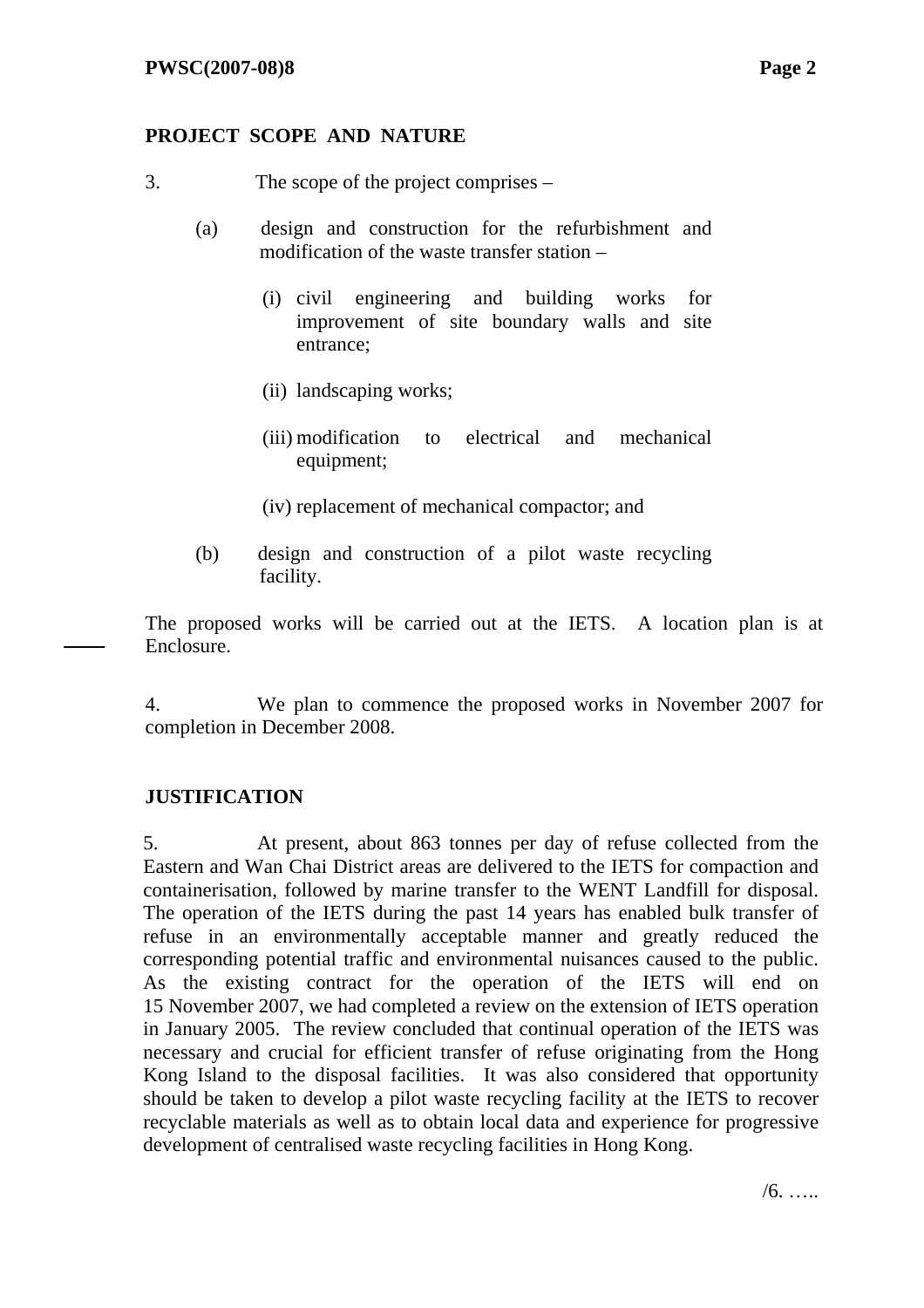6. We commissioned a study in January 2006 to examine the feasibility and requirements for continuing the waste transfer service and the development of a pilot recycling facility at the IETS. We identified that some refurbishment and modification works are required to enhance the operational efficiency and environmental performance of the waste transfer service. These include upgrading of the site boundary walls and site entrance to improve traffic flow and safety, additional landscaping work and modification of electrical and mechanical equipment to improve environmental performance. We also identified that some existing mechanical compactors are becoming worn out which would increase the risk of breaking down in the coming years. To ensure uninterrupted waste transfer operation, we propose that provision be made for the replacement of one compactor as and when necessary during the IETS follow-on operation period.

7. We also propose that a pilot waste recycling facility of about 30 tonnes per day capacity be incorporated in the IETS to recover recyclable materials from mixed waste received. This pilot facility could share use the existing IETS reception and transportation facilities as well as the pollution control equipment.

8. The pilot waste recycling facility would be housed inside a building equipped with necessary pollution and odour control provisions at the existing open storage area of the IETS site. It would employ biological and mechanical technologies to stabilise the mixed waste and to recover useful materials, such as metals and plastics, which could be delivered to the recycling industries for recycling. The residual waste from the pilot facility would be of smaller volume, and would be further compacted and delivered to the landfill for disposal. Apart from the reduction in volume, considerably less green house gases would be produced at the landfill when compared with that generated by untreated raw waste. The performance of the pilot facility will be closely monitored. If it is considered necessary and appropriate to increase the recycling capacity, we will require the contractor to extend the pilot facility by installation of additional recycling modules. Provision for such possible extension up to a maximum of 30 tonnes per day capacity has been allowed for in the layout of the pilot facility and it will also be specified in the contract so that there would be sufficient design allowance and flexibility for extension without any need for major modification of the IETS.

### **FINANCIAL IMPLICATIONS**

9. We estimate the capital cost of the project to be \$56.5 million in MOD prices (see paragraph 10 below), made up as follows –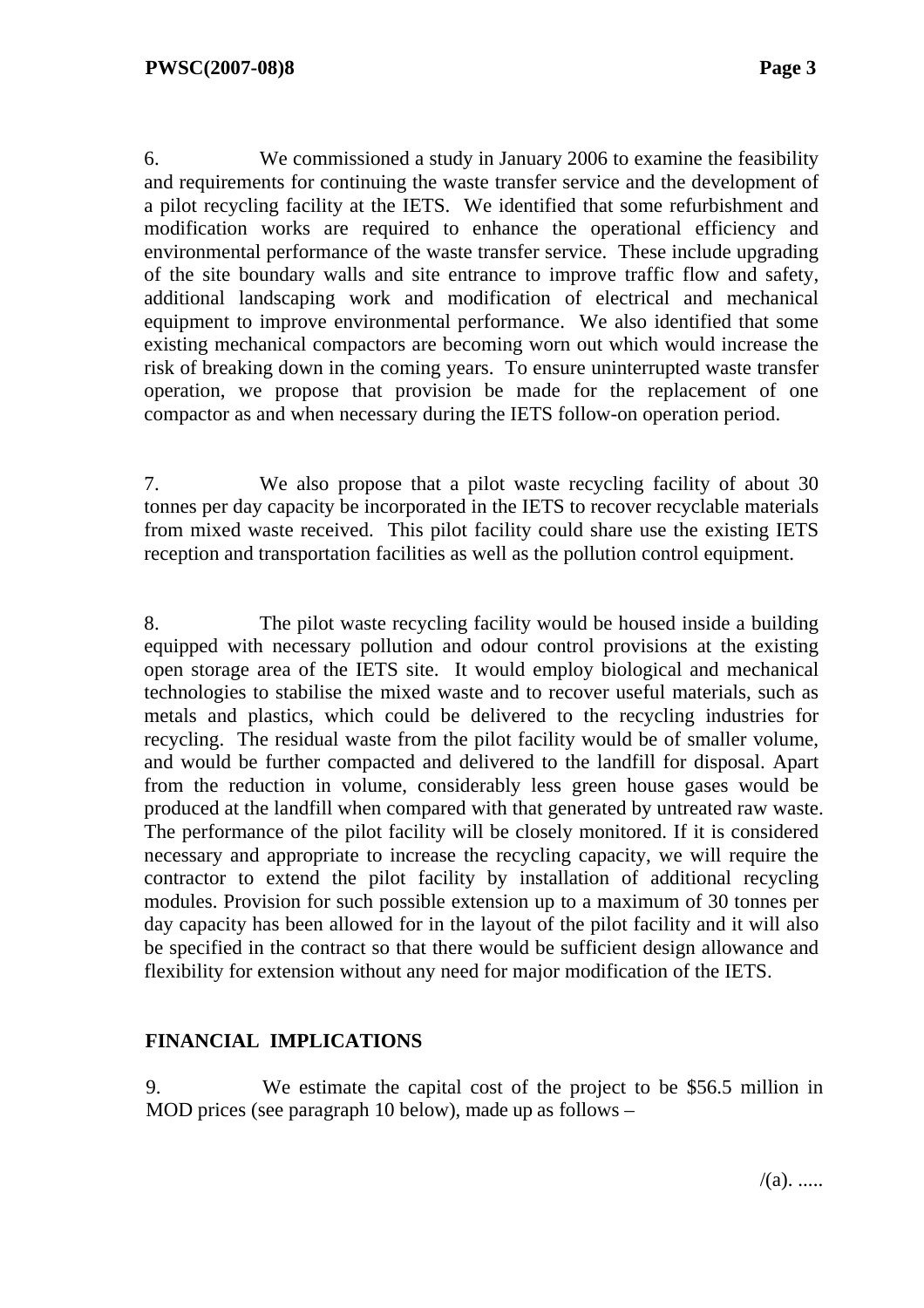|     |                                                                                                |     | \$ million |                               |
|-----|------------------------------------------------------------------------------------------------|-----|------------|-------------------------------|
| (a) | Design and construction for the<br>refurbishment and modification of<br>waste transfer station |     | 11.0       |                               |
|     | (i) civil engineering and building<br>works                                                    | 2.0 |            |                               |
|     | (ii) landscaping works                                                                         | 0.5 |            |                               |
|     | (iii) electrical and mechanical<br>equipment                                                   | 1.0 |            |                               |
|     | (iv) provision for replacement of<br>mechanical compactor                                      | 7.5 |            |                               |
| (b) | Design and construction of a pilot<br>waste recycling facility                                 |     | 40.0       |                               |
| (c) | Independent assessor's fees                                                                    |     | 1.0        |                               |
| (d) | Contingencies                                                                                  |     | 3.8        |                               |
|     | Sub-total                                                                                      |     | 55.8       | (in September<br>2006 prices) |
| (e) | Provision for price adjustment                                                                 |     | 0.7        |                               |
|     | Total                                                                                          |     | 56.5       | (in MOD prices)               |

| ٧ |                    |        |
|---|--------------------|--------|
|   | ×<br>I<br>M.<br>۰, | $\sim$ |

Subject to approval, we will phase the expenditure as follows –

| Year          | \$ million<br>(Sept 2006) | <b>Price</b><br>adjustment<br><b>Factor</b> | \$ million<br>(MOD) |
|---------------|---------------------------|---------------------------------------------|---------------------|
| $2008 - 2009$ | 21.0                      | 1.00649                                     | 21.1                |
| $2009 - 2010$ | 29.8                      | 1.01656                                     | 30.3                |
| $2010 - 2011$ | 5.0                       | 1.02672                                     | 5.1                 |
|               | 55.8                      |                                             | 56.5                |
|               |                           |                                             |                     |

/11. …..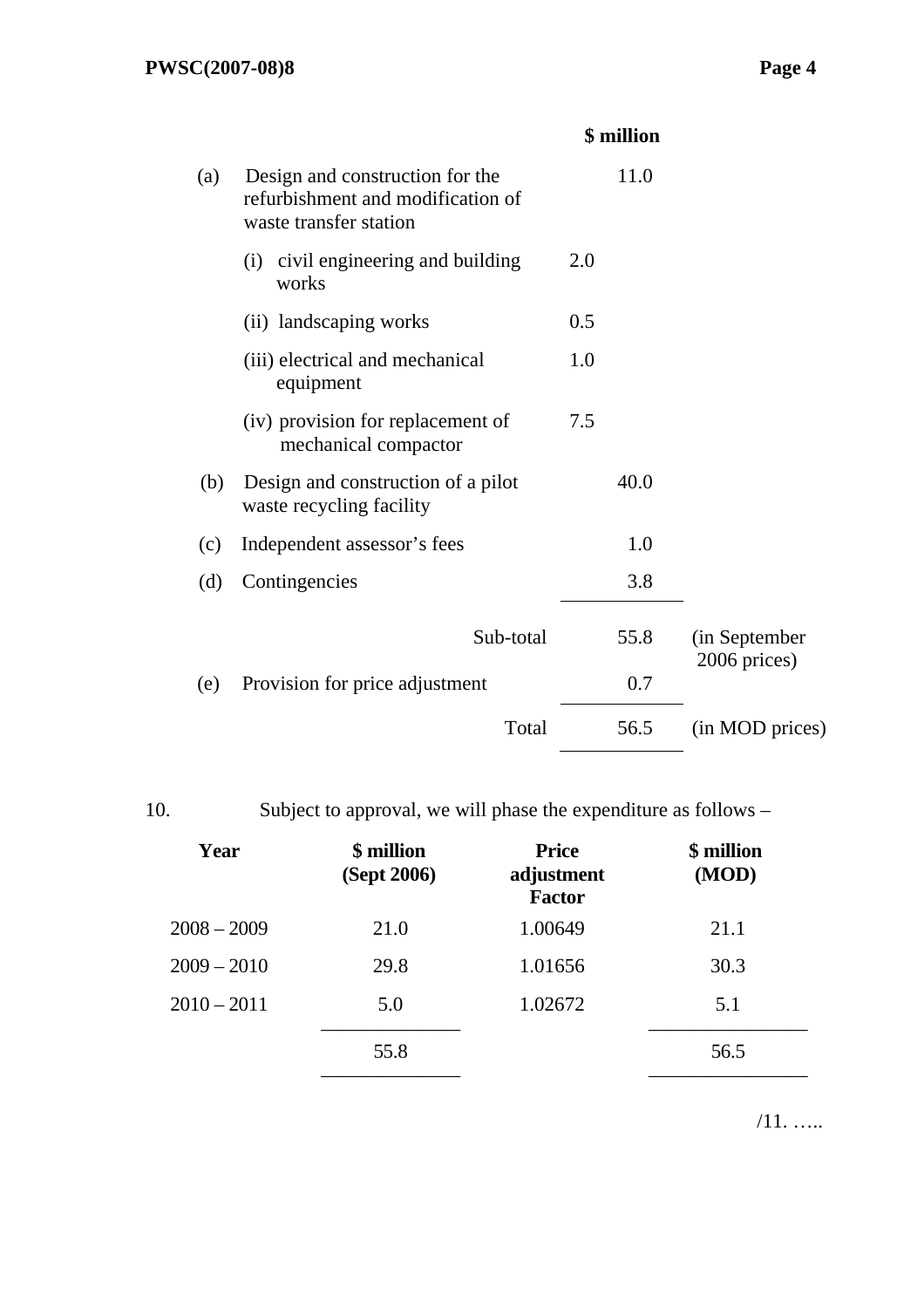11. We have derived the MOD estimates on the basis of the Government's latest forecast of trend rate of change in prices of public sector building and construction output for the period 2008 to 2011. We intend to implement the proposed works and the follow-on operation of the IETS under a Design-Build-and-Operate contract arrangement. The contractual operation period will be 4.5 years with an option to extend up to 8 years. We will review and determine the longer term requirements of the IETS prior to the end of the 4.5 year contractual operation period<sup>1</sup>.

12. The annual recurrent expenditure mainly on the operating cost of the waste transfer operation including the proposed pilot waste recycling facility is estimated at \$73 million per year.

13. The contract management, supervision and environmental monitoring during the operation stage will be undertaken by the existing EPD staff currently overseeing the contract of IETS. No additional staff and other recurrent costs will be required.

## **PUBLIC CONSULTATION**

14. We consulted the Environment and Hygiene Committee of the Eastern District Council on 16 November 2006 and 11 January 2007. Members expressed their support for the project on 11 January 2007.

15. On 26 February 2007, we consulted the Legislative Council Panel on Environmental Affairs on the proposed refurbishment and modification of IETS. Members supported the project and requested for supplementary information on overseas experience in the operation of waste recycling facilities, a comprehensive waste recycling plan and the potential for extension of the pilot facility. We have provided the information to Panel Members in an information paper circulated on 2 April 2007 and included the relevant information in this paper.

### **/ENVIRONMENTAL** …..

\_\_\_\_\_\_\_\_\_\_\_\_\_\_\_\_\_\_\_\_\_\_\_\_\_\_\_\_\_\_\_\_\_\_\_\_\_\_\_\_\_\_\_\_\_\_\_\_\_\_\_\_\_\_\_\_\_\_\_\_\_\_\_\_\_\_\_\_\_\_\_\_\_\_\_\_\_\_\_\_\_\_\_\_\_\_

<sup>&</sup>lt;sup>1</sup> The 4.5 years operation period is to tie in with the expiry of the Island West Transfer Station such that the Government may have the flexibility to consider the contracts of the two transfer stations on Hong Kong Island together.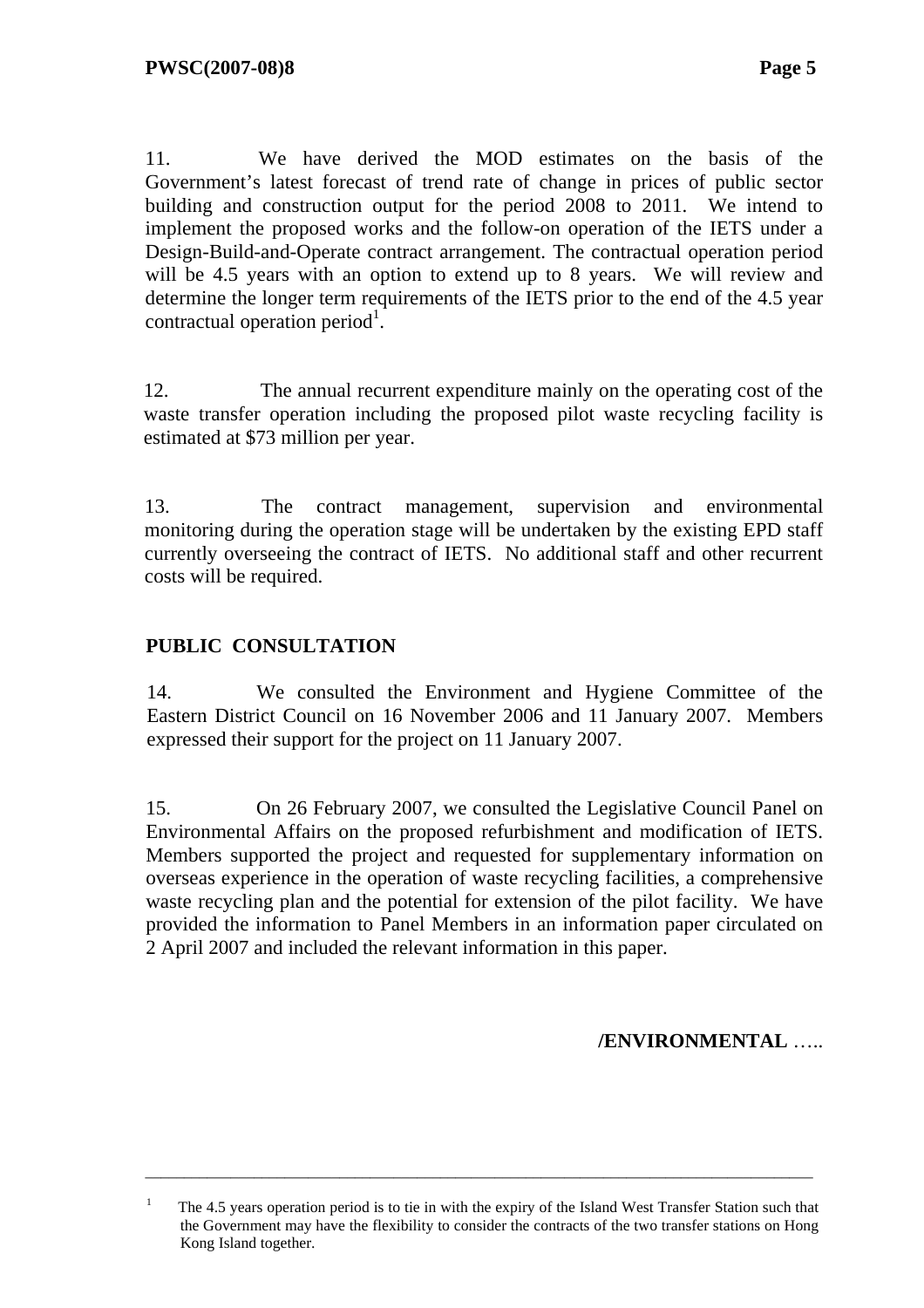## **ENVIRONMENTAL IMPLICATIONS**

16. The existing IETS, which commenced operation before April 1998, is an exempted project under the Environmental Impact Assessment Ordinance (Cap. 499). For the proposed refurbishment and modification works which include the pilot waste recycling facility, we completed an Environmental Review (ER) in February 2007. The ER concluded that the proposed works, with implementation of appropriate design and mitigation measures, would unlikely result in adverse environmental impacts.

17. Under this project, we will implement additional landscaping works and modify the electrical and mechanical equipment to further enhance the environmental performance of the IETS. We will increase the frequency of site cleansing and also the frequency of environmental monitoring and audit to ensure the environmental performance of IETS is in full compliance with the contract and statutory requirements. During the design and construction stage, we will require the contractor to appoint an independent assessor to ensure that the environmental performance of the works comply with the contract requirements. Throughout the contract period, we will withhold payment to the contractor if there is any noncompliance with the environmental performance requirements.

18. We have considered measures such as to keep the level of the foundation as shallow as possible so as to minimise the amount of excavation materials in the planning and design stages to reduce the generation of construction and demolition (C&D) materials where possible. In addition, we will require the contractor to reuse inert C&D materials (e.g. excavated materials reused as backfill) on site or in other suitable construction sites as far as possible, in order to minimise the disposal of C&D materials to public fill reception facilities. We will encourage the contractor to maximise the use of recycled or recyclable C&D materials, as well as the use of non-timber formwork to further minimise the generation of construction waste.

19. We will also require the contractor to submit a waste management plan (WMP) for approval. The WMP will include appropriate mitigation measures to avoid, reduce, reuse and recycle C&D materials. We will ensure that the day-today operations on site comply with the approved WMP. We will control the disposal of public fill, C&D materials and C&D waste to public fill reception facilities, sorting facilities and landfills respectively through a trip-ticket system. We will require the contractor to separate public fill from C&D waste for disposal at appropriate facilities. We will record the disposal, reuse and recycling of C&D materials for monitoring purposes.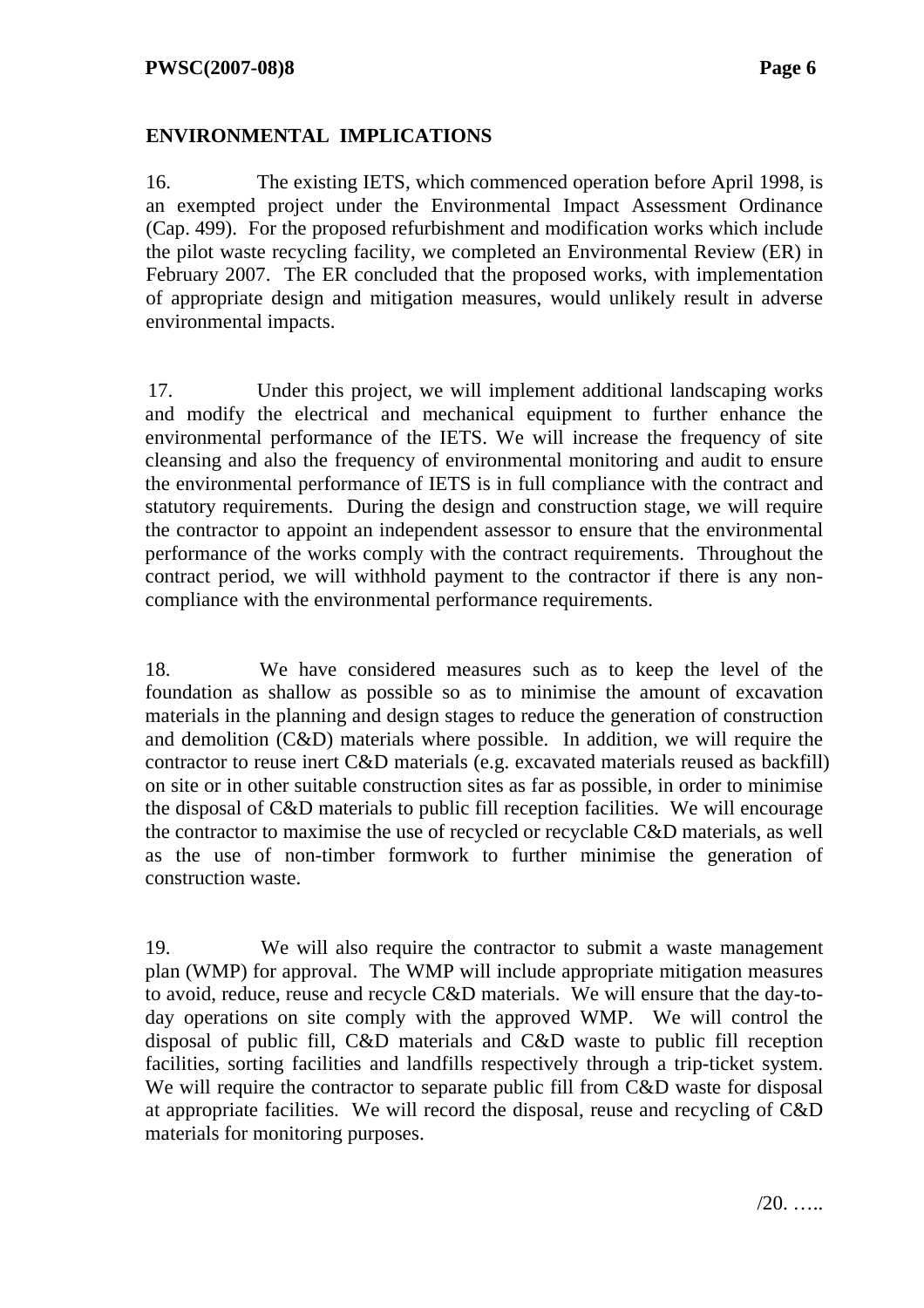20. We estimate that the project will generate about 1 570 tonnes of Construction and Demolition (C&D) materials. Of these, we will reuse about 900 tonnes (57%) on site, deliver 450 tonnes (29%) to public fill reception facilities<sup>2</sup> for subsequent reuse, and 160 tonnes (10%) to sorting facilities in order to retrieve the inert portion for use as public fill. In addition, we will dispose of 40 tonnes (3%) at landfills and will recover around 20 tonnes (1%) of metals with estimated value of \$40,000 for sale to recyclers. The total cost for accommodating C&D materials at public fill reception facilities and landfill sites, together with the cost for handling the materials at sorting facilities is estimated to be \$33,150 for this project ( based on a unit cost of \$27/tonne for disposal at public fill reception facilities, \$100/tonne at sorting facilities and \$125/tonne<sup>3</sup> at landfills).

# **LAND ACQUISITION**

21. The project does not require any land acquisition.

## **BACKGROUND**

22. There are six refuse transfer stations<sup>4</sup> (RTSs) and seven small refuse transfer facilities serving outlying islands in Hong Kong. Municipal solid waste (MSW) is collected and delivered to the RTSs by refuse collection vehicles (RCVs), where waste is compacted and containerized and then transferred to landfills by either marine or land transport<sup>5</sup>. Transportation of waste in bulk to from RTSs to remote landfills greatly reduces the traffic and environmental nuisances associated with RCVs moving on the road as well as the transportation cost. The existing IETS is one of the two RTSs serving Hong Kong Island<sup>6</sup>.

/23. …..

\_\_\_\_\_\_\_\_\_\_\_\_\_\_\_\_\_\_\_\_\_\_\_\_\_\_\_\_\_\_\_\_\_\_\_\_\_\_\_\_\_\_\_\_\_\_\_\_\_\_\_\_\_\_\_\_\_\_\_\_\_\_\_\_\_\_\_\_\_\_\_\_\_\_\_\_\_\_\_\_\_\_\_\_\_\_

<sup>&</sup>lt;sup>2</sup> Sorting facilities and public fill reception facilities are specified in Schedule 3 and Schedule 4 respectively of the Waste Disposal (Charges for Disposal of Construction Waste) Regulation. Disposal of public fill in public fill reception facilities requires a licence issued by the Director of Civil Engineering and Development.

<sup>3</sup> This estimate has taken into account the cost for developing, operating and restoring the landfills after they are filled and the aftercare required. It does not include the land opportunity cost for existing landfill sites (which is estimated at  $$90/m<sup>3</sup>$ ), nor the cost to provide new landfills, (which is likely to be more expensive) when the existing ones are filled.

<sup>4</sup> The Kowloon Bay Transfer Station was converted into a recycling centre in 2005.

<sup>5</sup> The majority of MSW were collected by the Food and Environmental Hygiene Department (FEHD) or their contractors and delivered to the RTSs. Some of the MSW collected by private waste collectors were also delivered to RTSs. In 2005, The average daily waste handled by RTSs was 5 400 tonnes and more than 92% were collected by FEHD and their contractors.

<sup>6</sup> The other RTS serving Hong Kong Island is the Island West Transfer Station (IWTS). In 2005, 1 896 tonnes per day of waste were generated from Hong Kong Island. Out of which 1 189 tonnes were publicly collected waste and 707 tonnes were privately collected waste and they were delivered to IETS, IWTS and South East New Territories (SENT) Landfill. The publicly collected waste and private collected waste delivered to IETS were 776 and 87 tonnes respectively.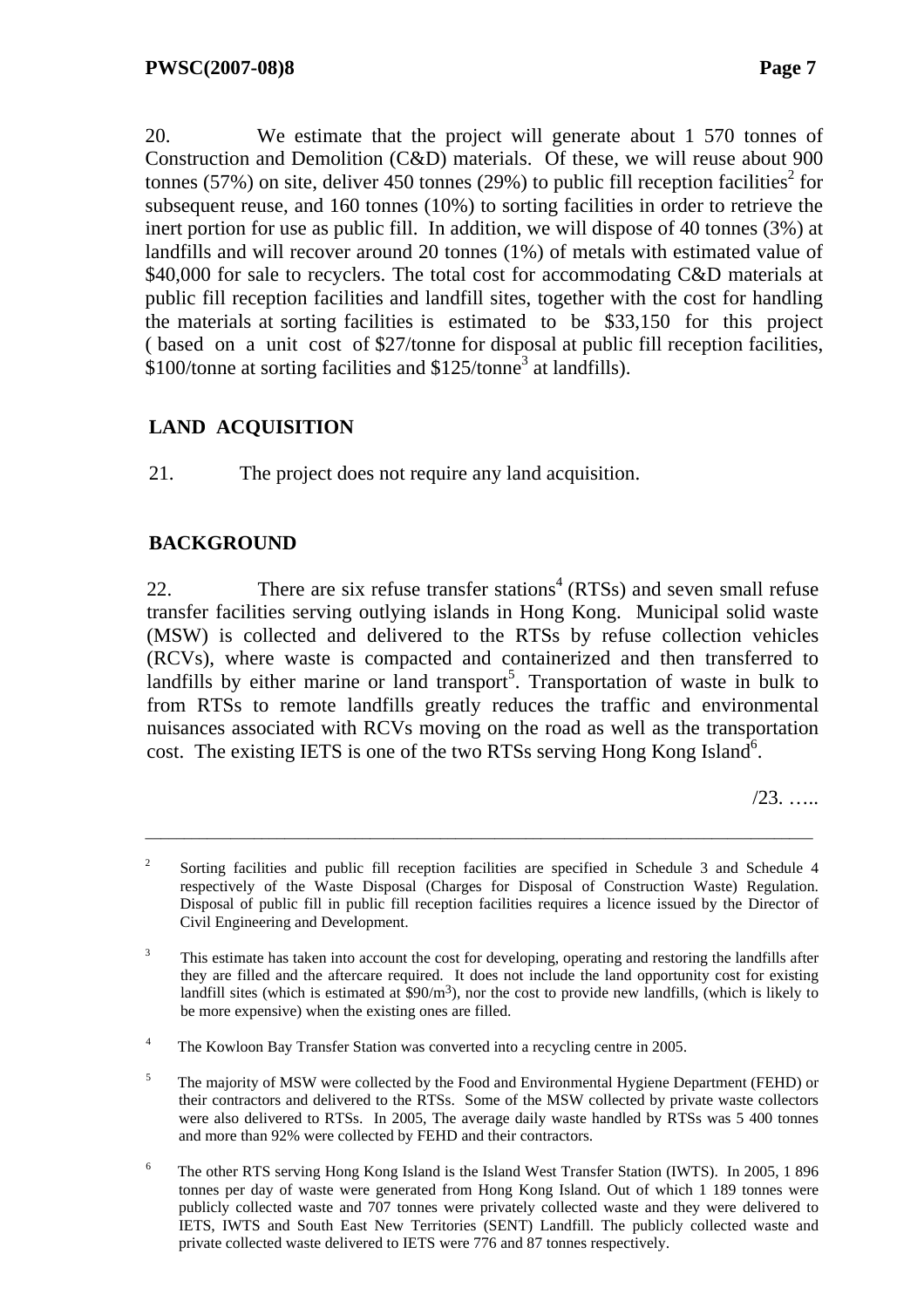- 23. We included **168DR** in Category B in October 2006.
- 24. The proposed works will not involve any tree removal.

25. We estimate that the proposed project will create 63 jobs (57 labourers and another six professional/technical staff) providing a total employment of 730 man-months during the design and construction stage, and will continue to provide 78 existing jobs (65 professional/technical staff and 13 labourers) plus three additional jobs (three labourers) during the operation stage.

-------------------------

Environment, Transport and Works Bureau April 2007